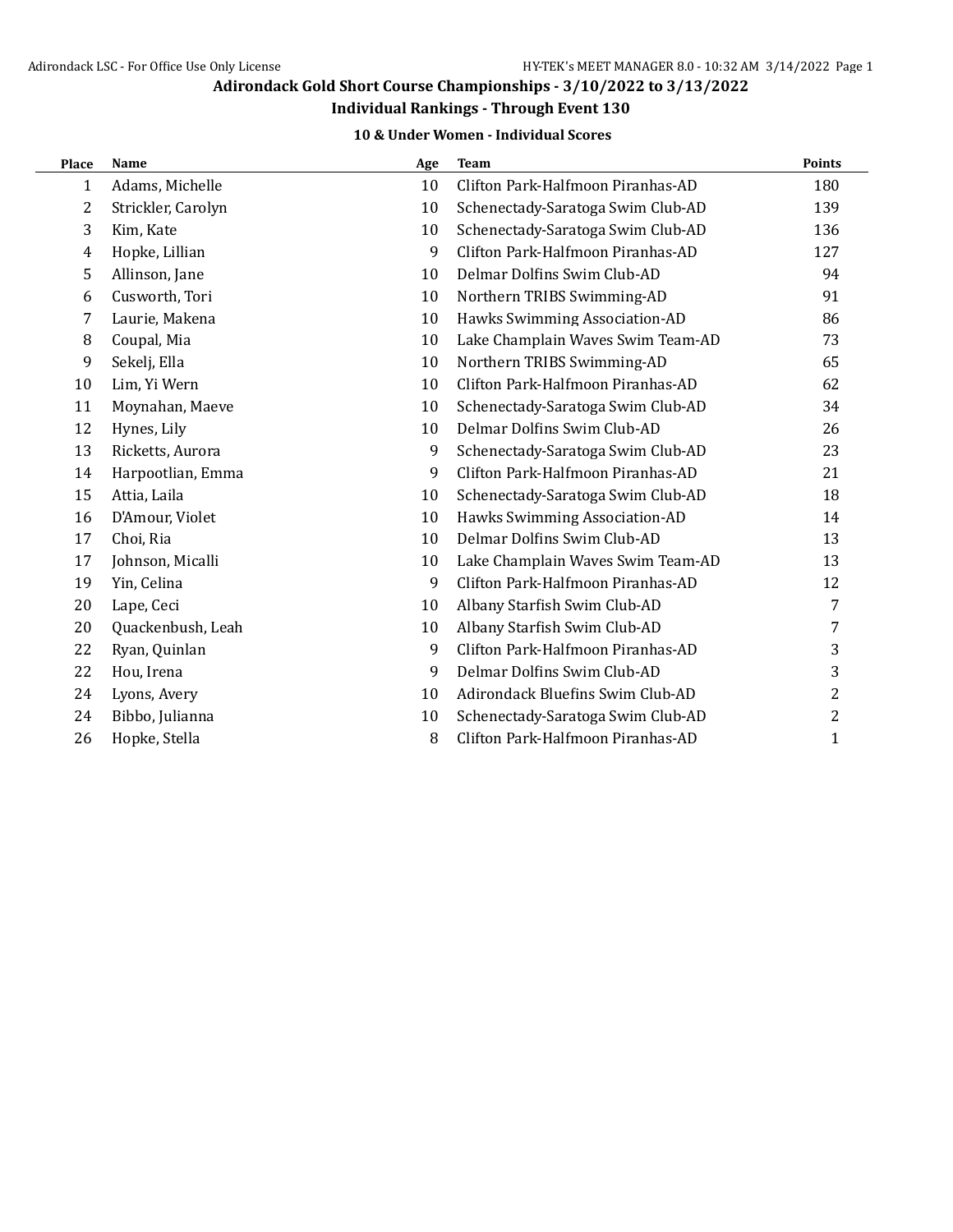### **Individual Rankings - Through Event 130**

#### **10 & Under Men - Individual Scores**

| Place | <b>Name</b>         | Age | <b>Team</b>                       | <b>Points</b> |
|-------|---------------------|-----|-----------------------------------|---------------|
| 1     | German, Eli         | 10  | Albany Starfish Swim Club-AD      | 180           |
| 2     | Hao, Daniel         | 10  | Clifton Park-Halfmoon Piranhas-AD | 150           |
| 3     | Hungerford, Cole    | 10  | Albany Starfish Swim Club-AD      | 146           |
| 4     | Clark, James        | 8   | Clifton Park-Halfmoon Piranhas-AD | 134           |
| 5     | Hungerford, Landon  | 10  | Albany Starfish Swim Club-AD      | 124           |
| 6     | Campbell, JT        | 10  | <b>USAM-AD</b>                    | 121           |
| 7     | Braun, Caleb        | 9   | Northern TRIBS Swimming-AD        | 100           |
| 8     | Stebletsov, Vova    | 10  | Clifton Park-Halfmoon Piranhas-AD | 98            |
| 9     | Fay, Ben            | 10  | Schenectady-Saratoga Swim Club-AD | 69            |
| 10    | Van Loan, Rory      | 9   | KingstonYMCA Hurricanes and Ul-AD | 58            |
| 11    | Dureaghin, Dimitriy | 10  | Clifton Park-Halfmoon Piranhas-AD | 54            |
| 12    | German, Levi        | 10  | Albany Starfish Swim Club-AD      | 51            |
| 13    | Lisella, Harry      | 10  | Adirondack Bluefins Swim Club-AD  | 49            |
| 14    | Konnor, Cameron     | 9   | Schenectady-Saratoga Swim Club-AD | 40            |
| 15    | Clark, Nate         | 10  | Hawks Swimming Association-AD     | 33            |
| 16    | Shao, Alan          | 10  | Clifton Park-Halfmoon Piranhas-AD | 32            |
| 17    | Basile, Nicholas    | 10  | Schenectady-Saratoga Swim Club-AD | 26            |
| 18    | Horstmyer, Erik     | 8   | Clifton Park-Halfmoon Piranhas-AD | 21            |
| 19    | Bernad, Jack        | 10  | Schenectady-Saratoga Swim Club-AD | 13            |
| 20    | Mailat, Alexandru   | 10  | Greater Glens Falls Flyers Swi-AD | 12            |
| 21    | Simmons, Max        | 9   | Clifton Park-Halfmoon Piranhas-AD | 7             |
| 22    | Shao, Mark          | 10  | Clifton Park-Halfmoon Piranhas-AD | 6             |
| 22    | Schwenker, Will     | 10  | Schenectady-Saratoga Swim Club-AD | 6             |
| 24    | Muldner, Mitchell   | 9   | Schenectady-Saratoga Swim Club-AD | 4             |
| 25    | Guntert, Blake      | 10  | Albany Starfish Swim Club-AD      | 3             |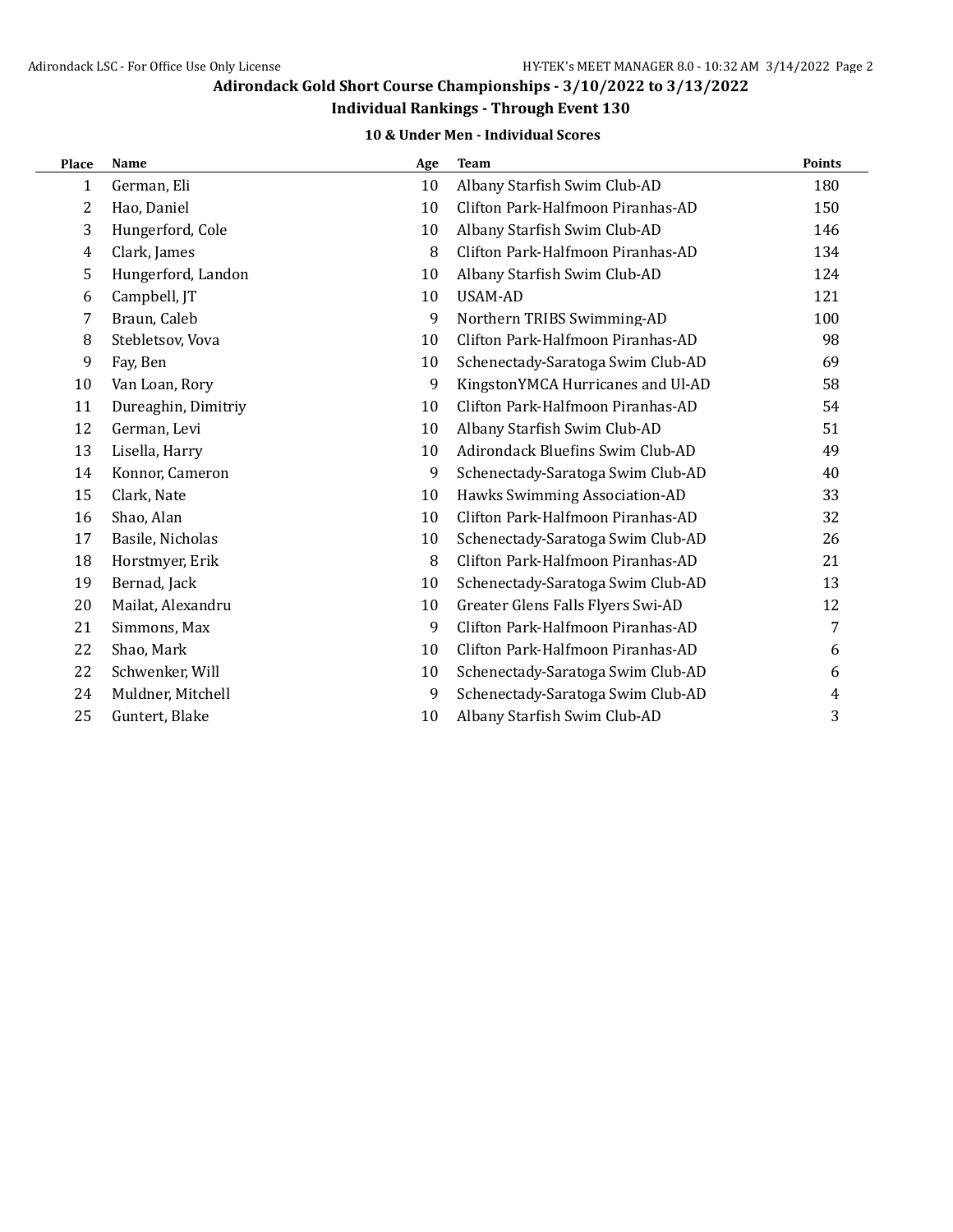## **Individual Rankings - Through Event 130**

### **11-12 Women - Individual Scores**

| Place            | Name                  | Age | <b>Team</b>                       | <b>Points</b> |
|------------------|-----------------------|-----|-----------------------------------|---------------|
| $\mathbf{1}$     | Shao, Emma            | 12  | Clifton Park-Halfmoon Piranhas-AD | 164           |
| $\boldsymbol{2}$ | Carsillo, Ava         | 12  | Delmar Dolfins Swim Club-AD       | 154           |
| 3                | Blaum, Sarah          | 12  | Schenectady-Saratoga Swim Club-AD | 132           |
| 3                | Fraley, Ella          | 12  | Adirondack Bluefins Swim Club-AD  | 132           |
| 5                | Dumblewski, Lola      | 11  | Schenectady-Saratoga Swim Club-AD | 130           |
| 6                | Streeter, Livi        | 12  | Schenectady-Saratoga Swim Club-AD | 129           |
| 7                | Zhang, Annabelle      | 12  | Clifton Park-Halfmoon Piranhas-AD | 125.50        |
| 8                | Walter, Emma          | 12  | Clifton Park-Halfmoon Piranhas-AD | 123           |
| 9                | Johnston, Layla       | 12  | Schenectady-Saratoga Swim Club-AD | 107           |
| 10               | Wang, Erica           | 12  | Clifton Park-Halfmoon Piranhas-AD | 93            |
| 11               | Tolan, Addy           | 12  | Clifton Park-Halfmoon Piranhas-AD | 82.50         |
| 12               | Wolfort, Madison      | 12  | Albany Starfish Swim Club-AD      | 76            |
| 13               | Stark, Mya Stark      | 12  | Schenectady-Saratoga Swim Club-AD | 65            |
| 13               | Dheeradhada, Arya     | 12  | Albany Starfish Swim Club-AD      | 65            |
| 15               | Allinson, Mae         | 12  | Delmar Dolfins Swim Club-AD       | 64            |
| 16               | Morse, Madelyn        | 12  | Delmar Dolfins Swim Club-AD       | 58            |
| 17               | Kane, Emily           | 12  | Unattached-AD                     | 48            |
| 18               | Wultsch-Fuller, Sonja | 12  | Northern TRIBS Swimming-AD        | 47            |
| 19               | Basile, Isabella      | 12  | Schenectady-Saratoga Swim Club-AD | 44            |
| 20               | Deal, Grace           | 12  | Clinton Cuda Swim Club-AD         | 37            |
| 21               | Berju, Abby           | 12  | Schenectady-Saratoga Swim Club-AD | 33            |
| 21               | Braun, Julia          | 11  | Northern TRIBS Swimming-AD        | 33            |
| 23               | Treloar, Rory         | 12  | <b>Tigers Aquatic Club-AD</b>     | 22            |
| 24               | Gaffney, Chloe        | 12  | Hawks Swimming Association-AD     | 21            |
| 25               | Dunbar, Georgia       | 12  | <b>USAM-AD</b>                    | 20            |
| 26               | Sancilio, Elizabeth   | 12  | Delmar Dolfins Swim Club-AD       | 15            |
| 27               | Harpootlian, Leah     | 11  | Clifton Park-Halfmoon Piranhas-AD | 12            |
| 28               | Breckenridge, Lucy    | 11  | Schenectady-Saratoga Swim Club-AD | 9             |
| 28               | Woytowich, Emma       | 12  | Schenectady-Saratoga Swim Club-AD | 9             |
| 28               | Young, Julia          | 12  | <b>Tigers Aquatic Club-AD</b>     | 9             |
| 31               | Cho, Anna             | 11  | Albany Starfish Swim Club-AD      | 7             |
| 32               | Domitrovits, Emma     | 12  | Hawks Swimming Association-AD     | 6             |
| 33               | Ryan, Callie          | 11  | <b>USAM-AD</b>                    | 5             |
| 33               | Cunningham, Isabelle  | 11  | Clifton Park-Halfmoon Piranhas-AD | 5             |
| 33               | Miron, Sofia          | 12  | Adirondack Bluefins Swim Club-AD  | 5             |
| 33               | Waldman, Jacqueline   | 12  | Adirondack Bluefins Swim Club-AD  | 5             |
| 37               | Dunbar, May           | 12  | <b>USAM-AD</b>                    | 4             |
| 38               | Stoup, Maddie         | 12  | Clifton Park-Halfmoon Piranhas-AD | 1             |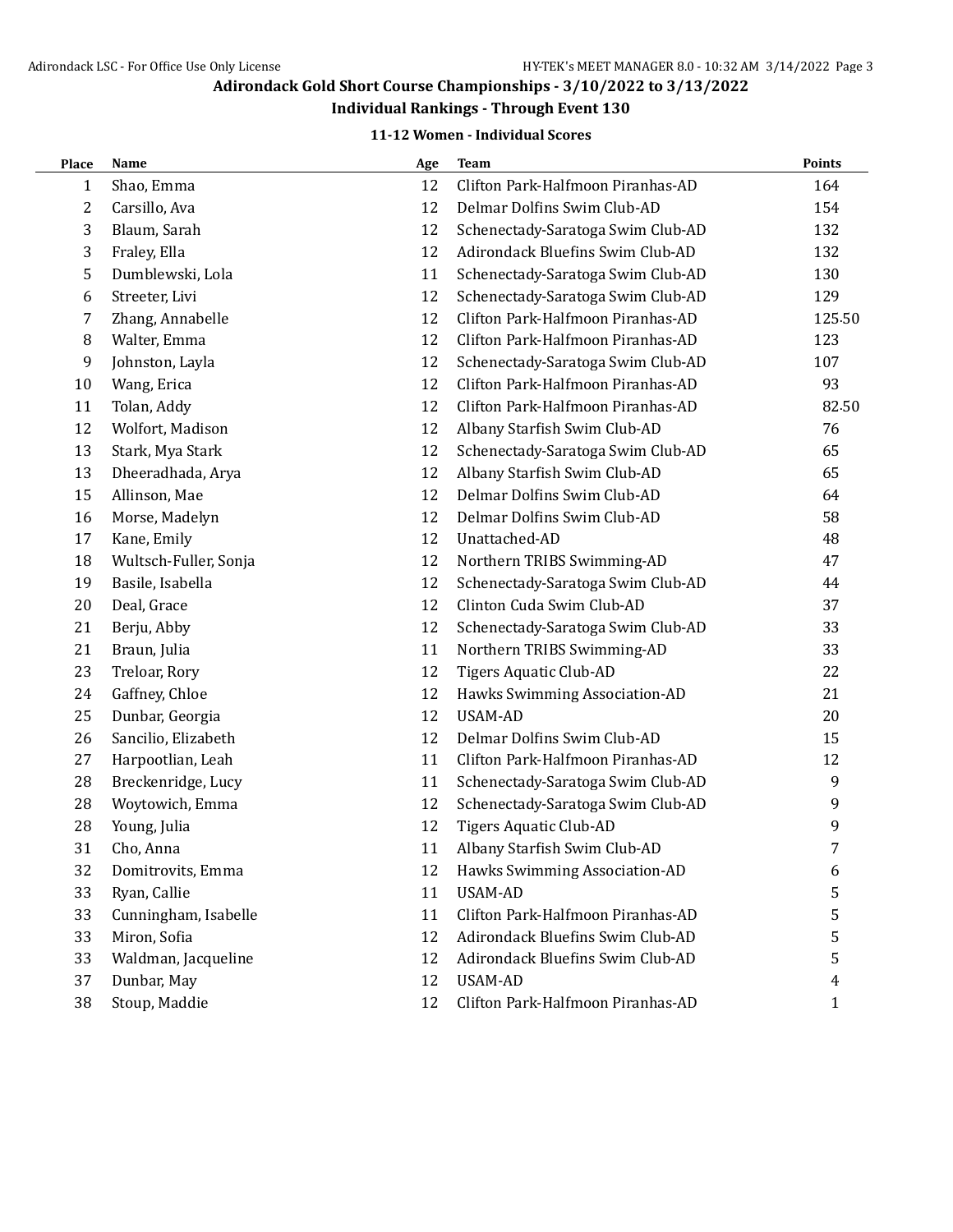# **Individual Rankings - Through Event 130**

### **11-12 Men - Individual Scores**

| Place | Name                | Age | <b>Team</b>                       | <b>Points</b> |
|-------|---------------------|-----|-----------------------------------|---------------|
| 1     | O'Keeffe, Grant     | 12  | Schenectady-Saratoga Swim Club-AD | 174           |
| 2     | Janga, Simba        | 12  | Delmar Dolfins Swim Club-AD       | 163           |
| 3     | Crowley, Mason      | 12  | <b>Tigers Aquatic Club-AD</b>     | 158           |
| 4     | Tong, Lucas         | 12  | Schenectady-Saratoga Swim Club-AD | 139           |
| 5     | Keating, Jack       | 12  | Delmar Dolfins Swim Club-AD       | 130           |
| 6     | Lee, Nathan         | 12  | Clifton Park-Halfmoon Piranhas-AD | 118           |
| 7     | Jabour, Rocco       | 12  | <b>USAM-AD</b>                    | 117           |
| 8     | Bette, AJ           | 12  | Adirondack Bluefins Swim Club-AD  | 104           |
| 9     | Mowry, Kayden       | 11  | USAM-AD                           | 95            |
| 10    | Young, Liam         | 12  | Tigers Aquatic Club-AD            | 79            |
| 11    | Jerome, Jude        | 11  | USAM-AD                           | 64            |
| 12    | Yin, Brayden        | 12  | Clifton Park-Halfmoon Piranhas-AD | 47            |
| 13    | Gerace, James       | 11  | Clifton Park-Halfmoon Piranhas-AD | 44            |
| 14    | Yan, Brendan        | 12  | Albany Starfish Swim Club-AD      | 39            |
| 15    | Hungerford, Brett   | 12  | Albany Starfish Swim Club-AD      | 29            |
| 16    | Skuza, Alexander    | 12  | Delmar Dolfins Swim Club-AD       | 15            |
| 17    | Lian, Oliver        | 11  | Clifton Park-Halfmoon Piranhas-AD | 13            |
| 17    | Hansen, ShawnPaul   | 12  | Lake Champlain Waves Swim Team-AD | 13            |
| 19    | Mowry, Kyle         | 11  | <b>USAM-AD</b>                    | 12            |
| 20    | Mastro, Nick        | 12  | Tigers Aquatic Club-AD            | 9             |
| 21    | Banaszewski, Calvin | 12  | Schenectady-Saratoga Swim Club-AD | 7             |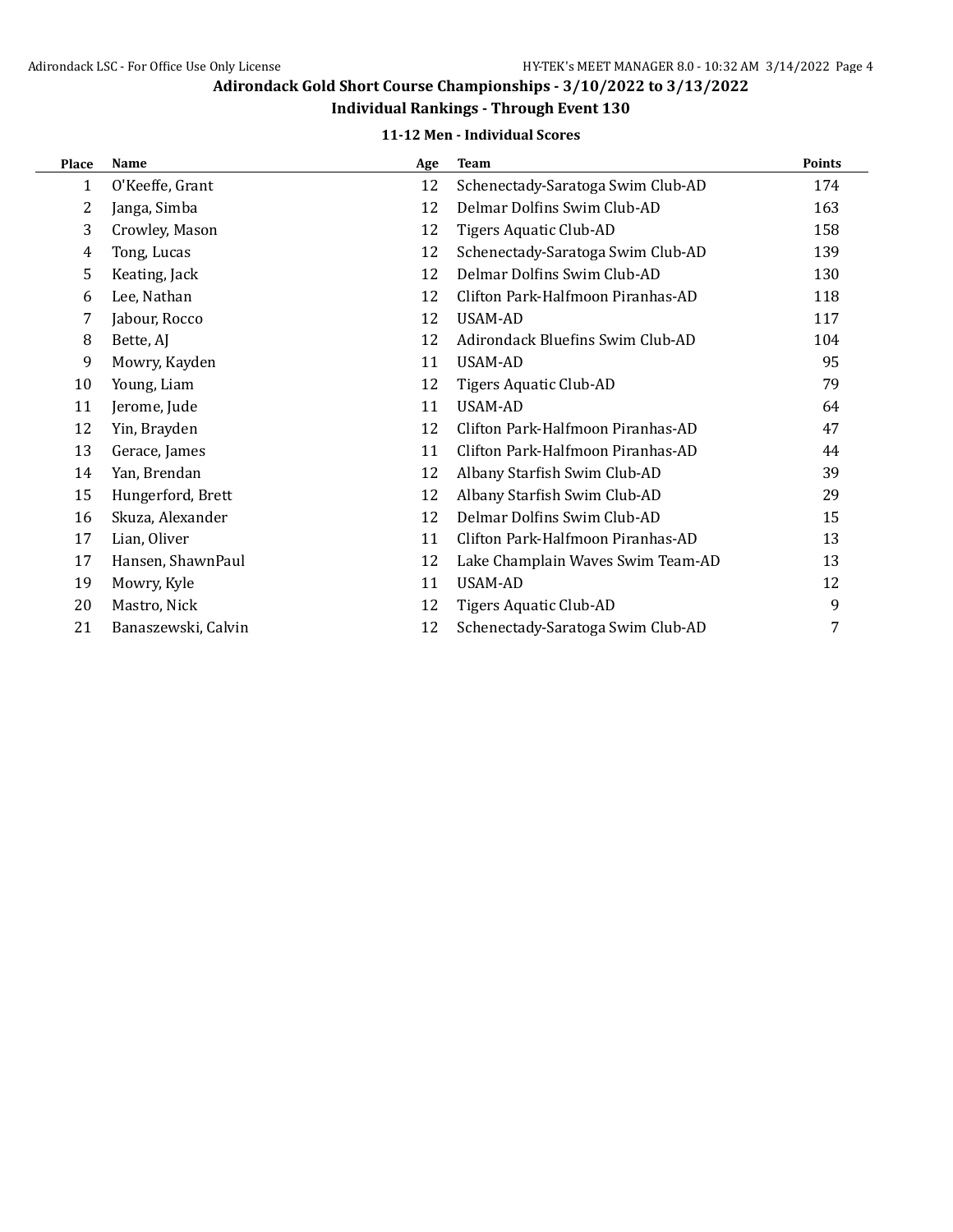## **Individual Rankings - Through Event 130**

### **13-14 Women - Individual Scores**

| Place | Name                | Age | <b>Team</b>                       | <b>Points</b> |
|-------|---------------------|-----|-----------------------------------|---------------|
| 1     | Braun, Gretchen     | 14  | Northern TRIBS Swimming-AD        | 180           |
| 2     | Harpootlian, Hannah | 13  | Clifton Park-Halfmoon Piranhas-AD | 153           |
| 3     | Gao, Sophia         | 13  | Clifton Park-Halfmoon Piranhas-AD | 147           |
| 4     | Hao, Helen          | 14  | Clifton Park-Halfmoon Piranhas-AD | 145           |
| 5     | Kaufman, Ava        | 14  | Delmar Dolfins Swim Club-AD       | 100           |
| 6     | Sellnow, Emma       | 14  | Schenectady-Saratoga Swim Club-AD | 93            |
| 7     | Samko, Clara        | 14  | KingstonYMCA Hurricanes and Ul-AD | 64            |
| 8     | Bieniek, Allison    | 14  | Clifton Park-Halfmoon Piranhas-AD | 62            |
| 9     | McMahon, Lizzy      | 14  | Adirondack Bluefins Swim Club-AD  | 54            |
| 10    | Gvozdeva, Victoria  | 13  | Schenectady-Saratoga Swim Club-AD | 50            |
| 11    | Silaika, Genny      | 14  | Clifton Park-Halfmoon Piranhas-AD | 48            |
| 12    | Tibbetts, Emily     | 14  | Bennington Marauders Swim Team-AD | 38            |
| 13    | Zenner, Jacklyn     | 14  | Schenectady-Saratoga Swim Club-AD | 37            |
| 13    | Redfern, Kaitlyn    | 13  | Northern TRIBS Swimming-AD        | 37            |
| 15    | Stuntz, Alexis      | 14  | Northern TRIBS Swimming-AD        | 35            |
| 16    | Young, Grace        | 14  | <b>Tigers Aquatic Club-AD</b>     | 32            |
| 17    | Park, Subeen        | 14  | Clinton Cuda Swim Club-AD         | 30            |
| 18    | Sheeley, Alaura     | 14  | Hawks Swimming Association-AD     | 27            |
| 18    | Hurst, Becca        | 14  | Delmar Dolfins Swim Club-AD       | 27            |
| 20    | Pizzarello, Maya    | 14  | Hawks Swimming Association-AD     | 24            |
| 21    | Splendido, Lily     | 14  | Schenectady-Saratoga Swim Club-AD | 23            |
| 22    | Keaney, Kell        | 14  | Delmar Dolfins Swim Club-AD       | 21            |
| 23    | Blodgett, Sage      | 14  | Delmar Dolfins Swim Club-AD       | 20            |
| 24    | McFarland, Maddie   | 13  | Adirondack Bluefins Swim Club-AD  | 18            |
| 25    | Goodspeed, Fayth    | 14  | Schenectady-Saratoga Swim Club-AD | 17            |
| 25    | MacLeod, Angelina   | 13  | <b>USAM-AD</b>                    | 17            |
| 27    | Antolick, Ellen     | 13  | Albany Starfish Swim Club-AD      | 15            |
| 28    | Watson, Avery       | 14  | Schenectady-Saratoga Swim Club-AD | 11            |
| 28    | Rochefort, Sydney   | 14  | Northern TRIBS Swimming-AD        | 11            |
| 30    | Suchowiecki, Katie  | 14  | Hawks Swimming Association-AD     | 7             |
| 30    | Mulchy, Liliana     | 14  | New Hartford Aquatics-AD          | 7             |
| 30    | Loiacano, Alexa     | 13  | New Hartford Aquatics-AD          | 7             |
| 33    | Agro, Lindsay       | 14  | Adirondack Bluefins Swim Club-AD  | 5             |
| 33    | Kropp, Paige        | 14  | Electric Eels-AD                  | 5             |
| 33    | Sandvik, Abby       | 14  | Albany Starfish Swim Club-AD      | 5             |
| 33    | Yafayeva, Roxana    | 13  | Albany Starfish Swim Club-AD      | 5             |
| 37    | Delair, Charlize    | 14  | Adirondack Bluefins Swim Club-AD  | 4             |
| 37    | Ball, Ana           | 14  | Albany Starfish Swim Club-AD      | 4             |
| 37    | Roberts, Sophie     | 13  | Schenectady-Saratoga Swim Club-AD | 4             |
| 37    | Donofrio, Sophia    | 13  | Clifton Park-Halfmoon Piranhas-AD | 4             |
| 37    | Dheeradhada, Ally   | 14  | Albany Starfish Swim Club-AD      | 4             |
| 42    | Muldner, Marina     | 13  | Schenectady-Saratoga Swim Club-AD | 3             |
| 42    | Laurie, Josephine   | 13  | Hawks Swimming Association-AD     | 3             |
| 44    | Knill, Alexis       | 13  | Schenectady-Saratoga Swim Club-AD | 1             |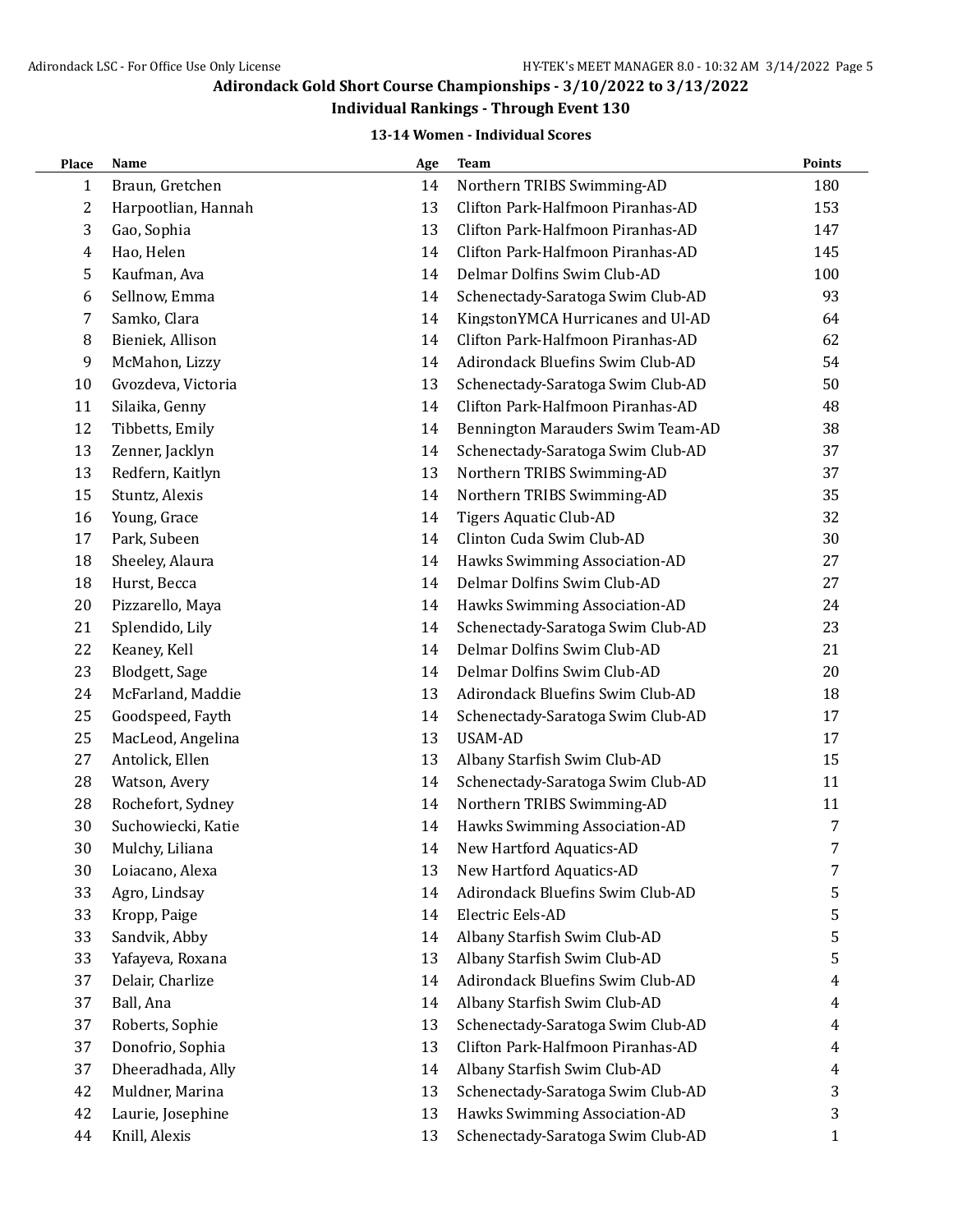## **Individual Rankings - Through Event 130**

### **13-14 Men - Individual Scores**

| Place | <b>Name</b>        | Age | <b>Team</b>                       | Points       |
|-------|--------------------|-----|-----------------------------------|--------------|
| 1     | Nelson, Quinn      | 14  | Schenectady-Saratoga Swim Club-AD | 174          |
| 2     | Jerome, Christian  | 13  | USAM-AD                           | 157          |
| 3     | Hershberg, Jacob   | 14  | Delmar Dolfins Swim Club-AD       | 137          |
| 4     | Gregory, John      | 14  | Schenectady-Saratoga Swim Club-AD | 110          |
| 5     | Brkanovic, Isak    | 14  | Delmar Dolfins Swim Club-AD       | 100          |
| 6     | Karaca, Rowan      | 14  | Schenectady-Saratoga Swim Club-AD | 96           |
| 7     | Izzard, Ewan       | 14  | Delmar Dolfins Swim Club-AD       | 92           |
| 7     | Keller, Brady      | 14  | Clifton Park-Halfmoon Piranhas-AD | 92           |
| 9     | Sanchez, Anthony   | 14  | Schenectady-Saratoga Swim Club-AD | 81           |
| 10    | Di Fabio, Luka     | 14  | Clifton Park-Halfmoon Piranhas-AD | 75           |
| 11    | Han, Jake          | 14  | Clifton Park-Halfmoon Piranhas-AD | 73           |
| 12    | Sasson, Yair       | 14  | Delmar Dolfins Swim Club-AD       | 58           |
| 13    | Hellenthal, Thomas | 13  | Clinton Cuda Swim Club-AD         | 55           |
| 14    | Splendido, Luke    | 14  | Schenectady-Saratoga Swim Club-AD | 49           |
| 15    | Staudinger, Sam    | 13  | Albany Starfish Swim Club-AD      | 45           |
| 16    | Orcutt, Andrew     | 14  | <b>USAM-AD</b>                    | 40           |
| 17    | Witting, Liam      | 14  | Delmar Dolfins Swim Club-AD       | 36           |
| 18    | Mosaad, Kareem     | 14  | New Hartford Aquatics-AD          | 35           |
| 19    | Wang, Alex         | 14  | Delmar Dolfins Swim Club-AD       | 28           |
| 19    | Davis, Luke        | 14  | Addison Otters Swim Team-AD       | 28           |
| 21    | Baird, Anderson    | 13  | Schenectady-Saratoga Swim Club-AD | 27           |
| 22    | Perras, Alix       | 14  | Lake Champlain Waves Swim Team-AD | 24           |
| 22    | Burkhardt, Keegan  | 14  | KingstonYMCA Hurricanes and Ul-AD | 24           |
| 24    | Kuang, Everest     | 14  | Adirondack Bluefins Swim Club-AD  | 20           |
| 25    | Zeliph, Thomas     | 14  | Albany Starfish Swim Club-AD      | 19           |
| 25    | Shannon, Henry     | 14  | KingstonYMCA Hurricanes and Ul-AD | 19           |
| 27    | Steele, Carter     | 14  | Albany Starfish Swim Club-AD      | 17           |
| 28    | Travis, Jasper     | 14  | <b>USAM-AD</b>                    | 16           |
| 29    | Epperson, Xhayne   | 13  | Schenectady-Saratoga Swim Club-AD | 14           |
| 30    | Lettre, Philip     | 13  | <b>Tigers Aquatic Club-AD</b>     | 13           |
| 31    | Sullivan, Conor    | 13  | KingstonYMCA Hurricanes and Ul-AD | 8            |
| 32    | O'Leary, Anthony   | 14  | Schenectady-Saratoga Swim Club-AD | 6            |
| 33    | Sulik, Justin      | 14  | Albany Starfish Swim Club-AD      | 4            |
| 33    | Lim, Yi Wei        | 13  | Clifton Park-Halfmoon Piranhas-AD | 4            |
| 33    | Napoli, Nick       | 13  | Hawks Swimming Association-AD     | 4            |
| 36    | McCarthy, Deklan   | 14  | New Hartford Aquatics-AD          | 2            |
| 37    | Hadzimujic, Edin   | 14  | New Hartford Aquatics-AD          | $\mathbf{1}$ |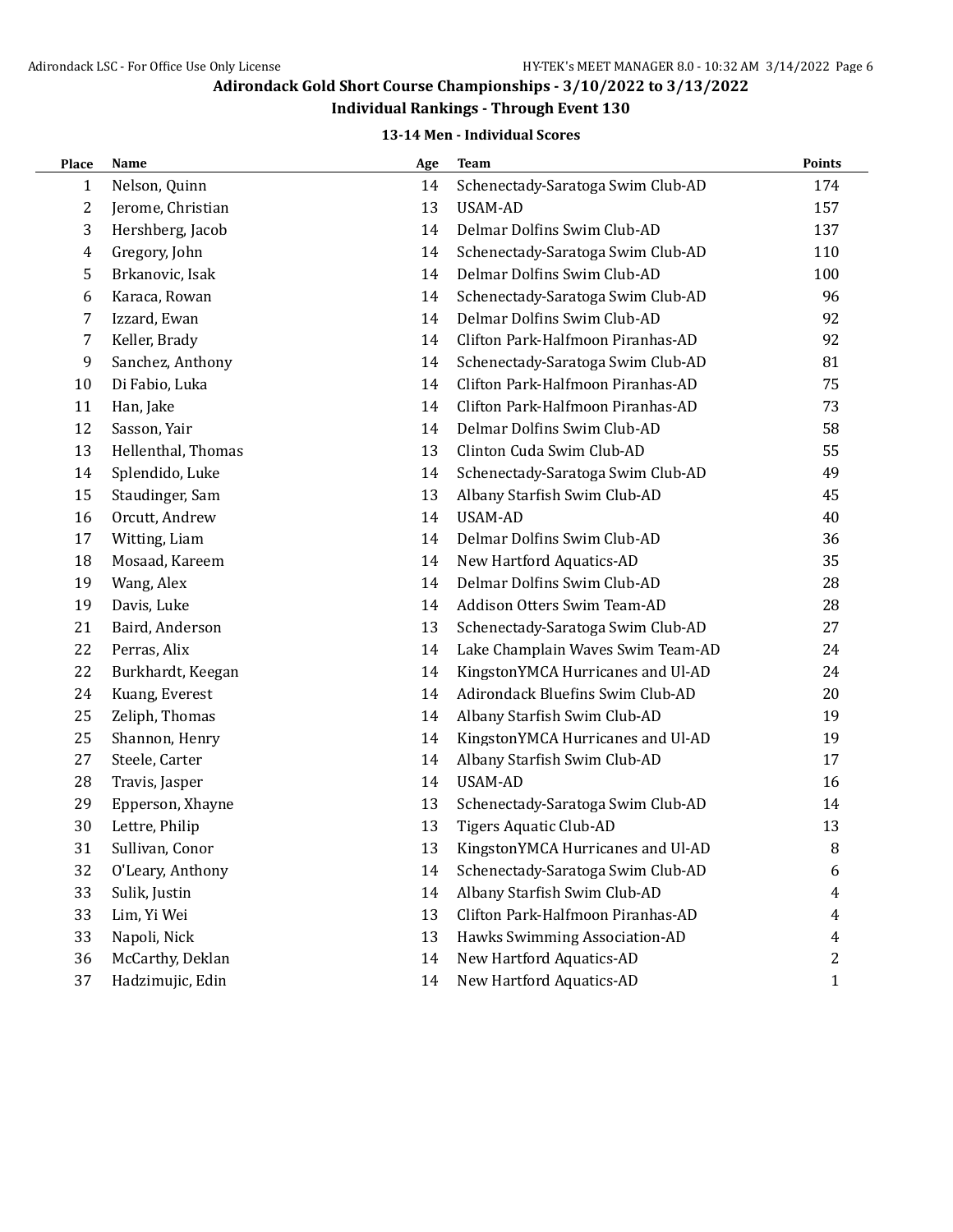### **Individual Rankings - Through Event 130**

#### **Senior Women - Individual Scores**

| Place | Name                | Age | Team                              | <b>Points</b> |
|-------|---------------------|-----|-----------------------------------|---------------|
| 1     | Ferreira, Katherine | 16  | Delmar Dolfins Swim Club-AD       | 138           |
| 2     | Love, Rachel        | 17  | Schenectady-Saratoga Swim Club-AD | 135           |
| 3     | Hart, Jenna         | 16  | Schenectady-Saratoga Swim Club-AD | 107           |
| 4     | Ferreira, Madeline  | 17  | Delmar Dolfins Swim Club-AD       | 100           |
| 5     | O'Brien, Raegan     | 15  | <b>USAM-AD</b>                    | 97            |
| 6     | Lester, Katie       | 16  | Clinton Cuda Swim Club-AD         | 95            |
| 7     | Fuson, Jami         | 17  | Schenectady-Saratoga Swim Club-AD | 87            |
| 8     | Frame, Ally         | 17  | Clifton Park-Halfmoon Piranhas-AD | 77            |
| 9     | Gilbert, Kendall    | 16  | Clifton Park-Halfmoon Piranhas-AD | 68            |
| 10    | DeBellis, Lily      | 17  | Delmar Dolfins Swim Club-AD       | 67            |
| 11    | Amedio, Mea         | 16  | Schenectady-Saratoga Swim Club-AD | 54            |
| 12    | Stoup, Anna         | 15  | Clifton Park-Halfmoon Piranhas-AD | 53            |
| 12    | Burke, Emma         | 18  | New Hartford Aquatics-AD          | 53            |
| 14    | Tandlmayer, Ellie   | 16  | Schenectady-Saratoga Swim Club-AD | 52            |
| 15    | O'Donnell, Maura    | 15  | Schenectady-Saratoga Swim Club-AD | 51            |
| 16    | Roberts, Grace      | 17  | Albany Starfish Swim Club-AD      | 50            |
| 17    | Jurgelon, Amanda    | 16  | Albany Starfish Swim Club-AD      | 46            |
| 18    | Owens, Kaci         | 17  | Clifton Park-Halfmoon Piranhas-AD | 44.50         |
| 19    | Sellnow, Abigail    | 16  | Schenectady-Saratoga Swim Club-AD | 42            |
| 20    | Sommo, Brooke       | 17  | Albany Starfish Swim Club-AD      | 41            |
| 20    | Gayle, Isabella     | 15  | Clifton Park-Halfmoon Piranhas-AD | 41            |
| 22    | Lawler, Morgan      | 16  | Albany Starfish Swim Club-AD      | 36            |
| 23    | Michels, Delaney    | 15  | Clifton Park-Halfmoon Piranhas-AD | 35            |
| 24    | Fronheiser, Hannah  | 17  | Delmar Dolfins Swim Club-AD       | 28            |
| 25    | Hans, Dana          | 15  | Clinton Cuda Swim Club-AD         | 27            |
| 26    | Ferrie, Jillian     | 16  | Schenectady-Saratoga Swim Club-AD | 25            |
| 27    | Bearor, Anna        | 18  | Clifton Park-Halfmoon Piranhas-AD | 23            |
| 28    | Zhang, Stella       | 15  | Clifton Park-Halfmoon Piranhas-AD | 21            |
| 29    | Frisoni, Olympia    | 16  | Schenectady-Saratoga Swim Club-AD | 18            |
| 29    | Gibson, Alexis      | 16  | Albany Starfish Swim Club-AD      | 18            |
| 31    | Dusseault, Abby     | 16  | Schenectady-Saratoga Swim Club-AD | 17            |
| 32    | Fink, Jayme         | 17  | Albany Starfish Swim Club-AD      | 15            |
| 33    | Ricard, Skylar      | 15  | Adirondack Bluefins Swim Club-AD  | 11            |
| 34    | Winne, Ellen        | 16  | Albany Starfish Swim Club-AD      | 9             |
| 34    | Garrow, Ella        | 16  | Lake Champlain Waves Swim Team-AD | 9             |
| 34    | Park, Juhyun        | 16  | Clinton Cuda Swim Club-AD         | 9             |
| 37    | Gerstler, Kelsey    | 16  | Albany Starfish Swim Club-AD      | 7             |
| 37    | Antolick, Carly     | 15  | Albany Starfish Swim Club-AD      | 7             |
| 37    | Cho, Eileen         | 15  | Albany Starfish Swim Club-AD      | 7             |
| 37    | Ramgulam, Varshana  | 15  | Clifton Park-Halfmoon Piranhas-AD | 7             |
| 37    | Deitz, Makenna      | 15  | Albany Starfish Swim Club-AD      | 7             |
| 37    | Hilt, Eva           | 17  | Schenectady-Saratoga Swim Club-AD | 7             |
| 37    | Clarke, Charlotte   | 16  | Delmar Dolfins Swim Club-AD       | 7             |
| 44    | Lyons, Abby         | 16  | Schenectady-Saratoga Swim Club-AD | 6             |
| 44    | Sullivan, Mallory   | 16  | KingstonYMCA Hurricanes and Ul-AD | 6             |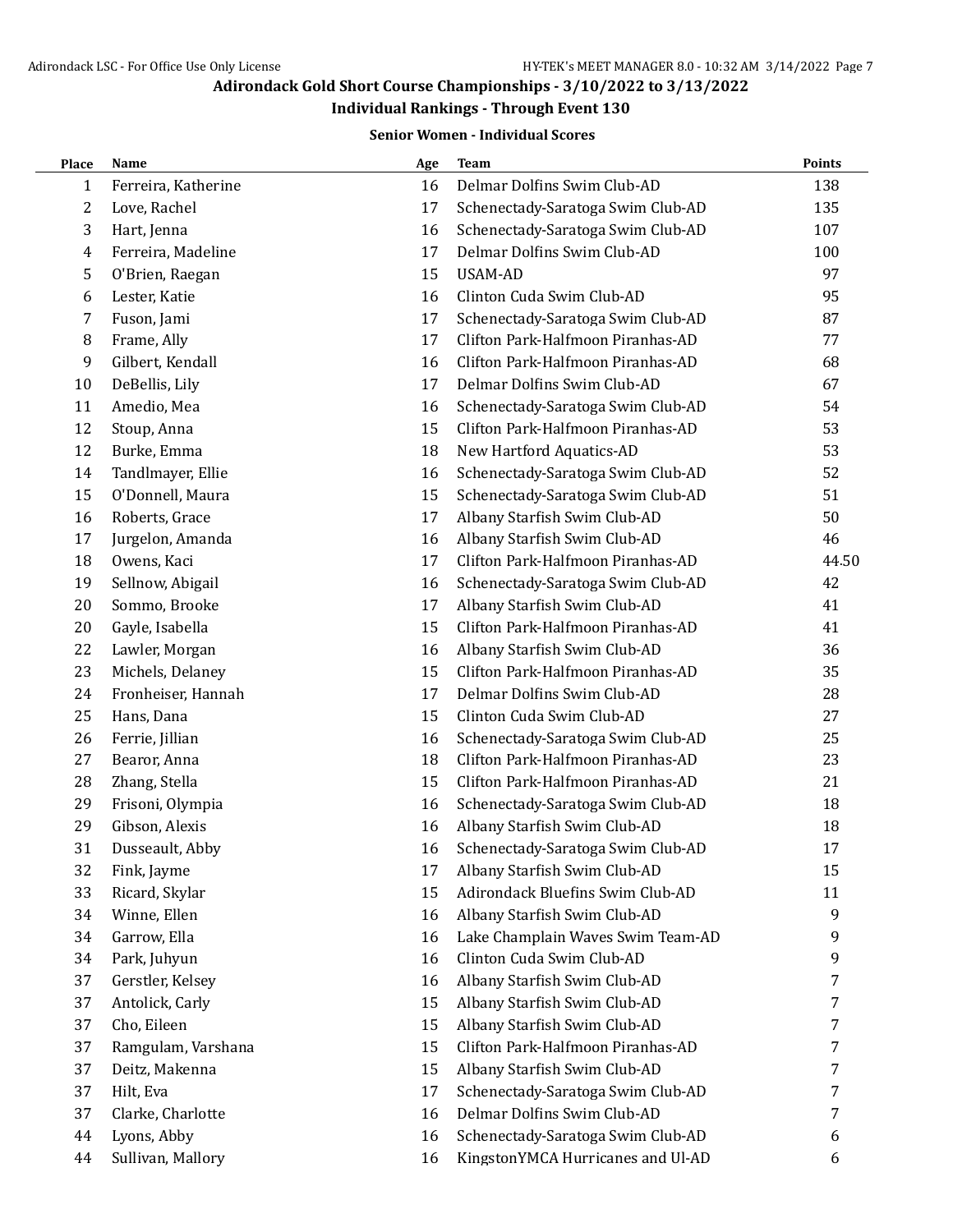### **Individual Rankings - Through Event 130**

### **Senior Women - Individual Scores**

| Place | Name               | Age | Team                              | <b>Points</b> |
|-------|--------------------|-----|-----------------------------------|---------------|
| 46    | Ward, Lizzy        | 17  | Clifton Park-Halfmoon Piranhas-AD | כ             |
| 46    | Schloth, Katie     | 15  | Clifton Park-Halfmoon Piranhas-AD | 5             |
| 48    | Valerian, Caitie   | 17  | Delmar Dolfins Swim Club-AD       | 4.50          |
| 49    | Napoli, Julia      | 15  | Hawks Swimming Association-AD     | 4             |
| 50    | McKinley, Julia    | 15  | Clifton Park-Halfmoon Piranhas-AD | 2             |
| 50    | Lupe, Emma         | 15  | Schenectady-Saratoga Swim Club-AD | っ             |
| 52    | Spina, Sophie      | 15  | Clinton Cuda Swim Club-AD         |               |
| 52    | Bigwarfe, Kayleigh | 17  | Delmar Dolfins Swim Club-AD       |               |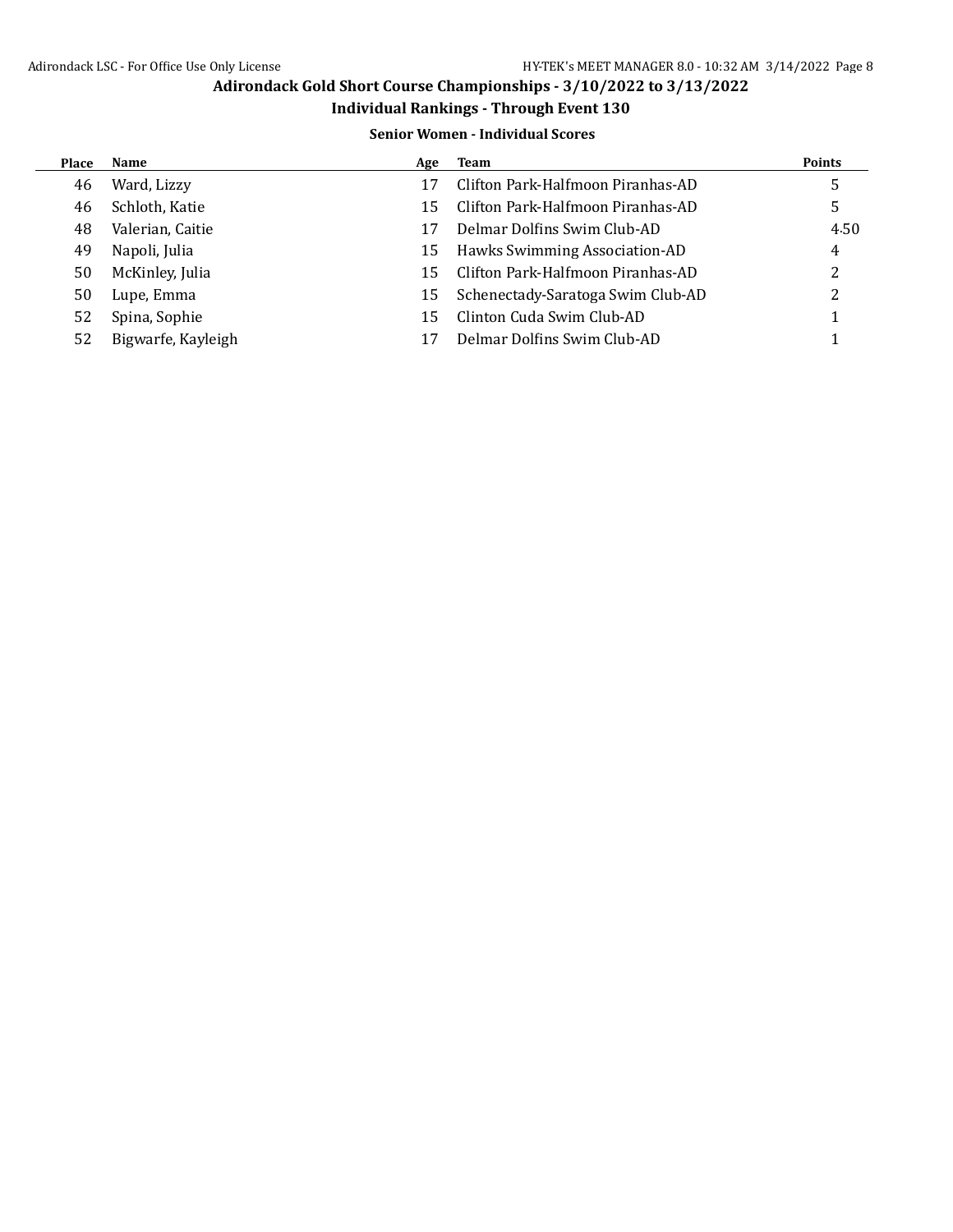## **Individual Rankings - Through Event 130**

#### **Senior Men - Individual Scores**

| Place | Name                | Age | <b>Team</b>                       | <b>Points</b> |
|-------|---------------------|-----|-----------------------------------|---------------|
| 1     | Braun, Seth         | 16  | Northern TRIBS Swimming-AD        | 140           |
| 2     | Brown, Sam          | 17  | Adirondack Bluefins Swim Club-AD  | 120           |
| 3     | Rogowski, Ethan     | 18  | Schenectady-Saratoga Swim Club-AD | 107           |
| 4     | Kaback, Max         | 17  | Albany Starfish Swim Club-AD      | 97            |
| 5     | Homan, Jaden        | 17  | Clifton Park-Halfmoon Piranhas-AD | 93            |
| 6     | Ryan, Eric          | 16  | Schenectady-Saratoga Swim Club-AD | 80            |
| 6     | LeCates, Henry      | 17  | Clinton Cuda Swim Club-AD         | 80            |
| 8     | Stafford, Keegan    | 18  | Schenectady-Saratoga Swim Club-AD | 74            |
| 9     | Richardson, Josh    | 17  | Albany Starfish Swim Club-AD      | 73            |
| 10    | Noga, Eric          | 17  | Clinton Cuda Swim Club-AD         | 69            |
| 11    | Hart, Connor        | 18  | Schenectady-Saratoga Swim Club-AD | 60            |
| 11    | Boyle, Evan         | 17  | Schenectady-Saratoga Swim Club-AD | 60            |
| 13    | Coppola, Vince      | 15  | Schenectady-Saratoga Swim Club-AD | 57            |
| 14    | Rudd, Conner        | 15  | Clifton Park-Halfmoon Piranhas-AD | 52            |
| 15    | Henkel, Brayden     | 16  | Clifton Park-Halfmoon Piranhas-AD | 49            |
| 15    | Capella, Andrew     | 17  | Schenectady-Saratoga Swim Club-AD | 49            |
| 17    | Fusco, Ben          | 17  | Schenectady-Saratoga Swim Club-AD | 46            |
| 18    | Karaca, Ryan        | 16  | Schenectady-Saratoga Swim Club-AD | 40            |
| 19    | Baird, Connor       | 17  | Schenectady-Saratoga Swim Club-AD | 39            |
| 20    | Cassella, Louie     | 16  | Unattached-AD                     | 37            |
| 21    | Willett, Eli        | 17  | Clifton Park-Halfmoon Piranhas-AD | 35            |
| 21    | Wettig, Gabe        | 15  | Schenectady-Saratoga Swim Club-AD | 35            |
| 23    | Abdelwahed, Hassan  | 16  | New Hartford Aquatics-AD          | 34            |
| 23    | Goodspeed, Luke     | 16  | Schenectady-Saratoga Swim Club-AD | 34            |
| 25    | Otten, RJ           | 15  | Schenectady-Saratoga Swim Club-AD | 29            |
| 25    | Saunders, Brady     | 17  | Hawks Swimming Association-AD     | 29            |
| 27    | Eckman, Samuel      | 17  | Albany Starfish Swim Club-AD      | 28            |
| 28    | Kassian, Andrew     | 16  | Hawks Swimming Association-AD     | 27            |
| 29    | Randall, Jared      | 18  | Adirondack Bluefins Swim Club-AD  | 26            |
| 29    | Brock, Hayden       | 18  | Delmar Dolfins Swim Club-AD       | 26            |
| 31    | Sammons, Drew       | 16  | Tigers Aquatic Club-AD            | 25            |
| 32    | McFarland, Finnegan | 16  | Adirondack Bluefins Swim Club-AD  | 22            |
| 33    | Moore, James        | 15  | Delmar Dolfins Swim Club-AD       | 20            |
| 33    | Bianco, Phil        | 17  | Adirondack Bluefins Swim Club-AD  | 20            |
| 33    | Kowal, Rafael       | 17  | Lake Champlain Waves Swim Team-AD | 20            |
| 36    | Samko, Jack         | 16  | KingstonYMCA Hurricanes and Ul-AD | 15            |
| 36    | Gannon, Luke        | 17  | Schenectady-Saratoga Swim Club-AD | 15            |
| 38    | Rosenblum, Ethan    | 18  | Delmar Dolfins Swim Club-AD       | 13            |
| 38    | Baird, Cal          | 17  | Schenectady-Saratoga Swim Club-AD | 13            |
| 40    | Giannetti, Joe      | 17  | Albany Starfish Swim Club-AD      | 12            |
| 41    | Hartman, Andrew     | 16  | Albany Starfish Swim Club-AD      | 11            |
| 41    | Miller, Brian       | 17  | Clifton Park-Halfmoon Piranhas-AD | 11            |
| 43    | Killian, Danny      | 15  | Clifton Park-Halfmoon Piranhas-AD | 7             |
| 44    | Silaika, Xavier     | 18  | Clifton Park-Halfmoon Piranhas-AD | 4             |
| 44    | Barry, Connor       | 15  | Clifton Park-Halfmoon Piranhas-AD | 4             |